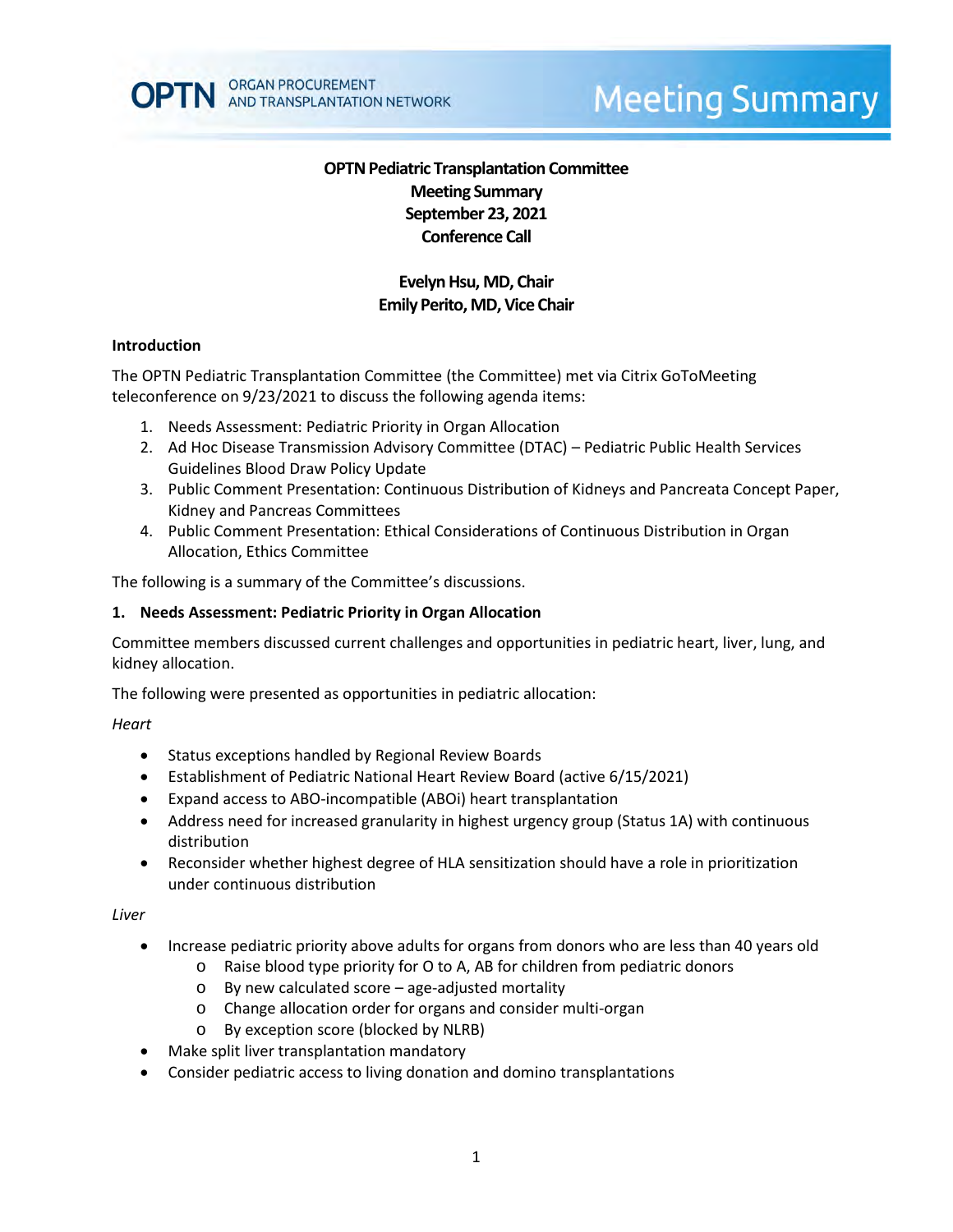*Lung*

- Adolescents on the transplant list are often not the size of adolescents these adolescent candidates compete for lungs from adults when they need lungs from children and the wait can be long
	- $\circ$  See how this is handled with the transition to continuous distribution of lungs

## *Kidney*

- Definition of pediatric age at time of listing versus (vs.) at time of match run vs. at time of disease onset
- Use of kidney donor profile index (KDPI) in continuous distribution and the appropriateness of using KDPI for pediatrics
- Incorporation of multi-organ allocation into continuous distribution

## Summary of discussion:

The following is a summary of the Committee's discussion:

## *Heart*

The Chair inquired how long a candidate waits at Status 1A. A member stated that it varies based on size, organ availability, and location, but infants have a longer waiting time that is typically around 4-5 months. A member noted that older pediatric patients are benefiting from an idiosyncrasy in the adult heart criteria, where adult-sized pediatric patients are quickly offered hearts from adult donors since those pediatric patients are congruent to Status 1 adults.

The Chair stated that it seems there are ordering changes in heart allocation that could take place that would benefit the sickest patients.

A member inquired if there are any metrics regarding how long pediatric patients are on ventricular assistant devices (VAD). A member stated that some of that data could be collected from the OPTN, but most of the data is going to come from organizations that are specifically focused on VAD utilization. The member noted that the use of devices has evolved and is still evolving, so while there isn't a Food and Drug Administration labeling for destination therapy, more centers are willing to use destination therapy.

## *Liver*

A member stated that they participated in the Regional Review Board and National Liver Review Board (NLRB) and inquired if there has been a review of the three exception request denials in order to better understand why the requests weren't approved. The Chair stated that they aren't sure whether there has been a review, but, from their understanding, the NLRB continues to be inconsistent in the way that they are judging scores. The member stated that it may be important to review these cases and determine what contributed to the request denial. It was noted that the members on the review boards typically don't have much experience with pediatrics and aren't involved in the pre-transplant medical management of the pediatric patients. A member stated that there should be a separate pediatric review board or an appeals review board.

A member stated that the use of living donors and split liver deceased donors, from the surgical standpoint, would have a large effect on children since a lot of centers currently don't have the expertise to perform split liver transplants, which requires a high level of expertise. It was noted that there isn't a requirement for surgeons at pediatric programs to have experience with split liver transplants or technical variant grafts. The Chair also stated that infrastructure, such as number of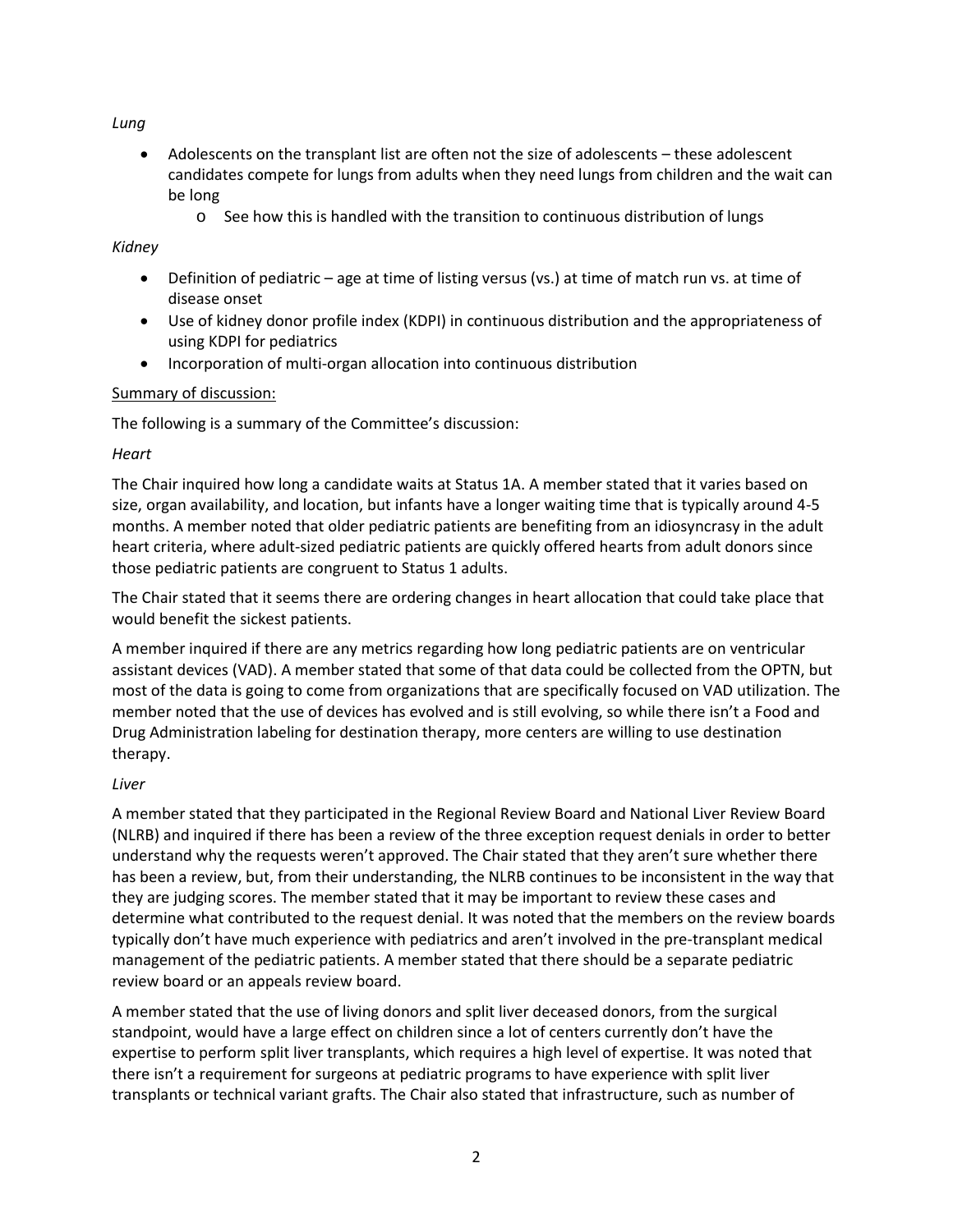operating rooms available or practitioners willing to travel, is limiting for smaller centers as well. A member mentioned that, if experience were a requirement for pediatric surgeons, there may be a decrease in the number of approved pediatric programs.

A member emphasized the fact that, in France, transplant centers clear their list because of the wide use of split liver transplant and inquired if there were any worse outcomes that had been reported. The Chair stated that worse outcomes have not been reported. The member inquired why split liver transplant isn't used more broadly in the United States. The Chair noted the issues of lack of expertise, access, and infrastructure mentioned above.

A member suggested that, to achieve increasing the use of split liver transplant, there may need to be a reworking of who performs the transplants – for example, is there an additional fellowship training that pediatric surgeons need. The member proposed that this would be a great topic to have a workgroup or task force discuss.

A member inquired if there has been research or modeling done to determine the impact of access a mandatory split liver policy would have. The Chair stated that currently it is all theoretical; however, looking at that data or modeling would be an interesting study.

A member stated that there currently is criteria that mandates which donor livers should be considered for split liver transplants, so there would be a way to analyze how many livers met that criteria compared to how many livers actually ended up being split and transplanted into two candidates. The Chair stated that it's about 3% of livers that meet the criteria to be split.

*Lung*

There was no discussion.

## *Kidney*

A member inquired why kidney-pancreas transplants have the highest impact on pediatric candidates compared to other multi-organ combinations. A member stated that it could be due to the difference in how the next sequential candidate was defined in the OPTN dataset and that the data may not have captured the correct population due to the type of study used.

#### **2. Ad Hoc Disease Transmission Advisory Committee (DTAC) – Pediatric Public Health Services (PHS) Guidelines Blood Draw Policy Update**

The Committee reviewed the proposed changes to Policy 15.2, which address the concerns regarding the amount of blood needed from small children for HIV, HBV, and HCV testing during admission for transplant.

The following summarizes the changes:

- Since it is current practice for candidates to be tested during evaluation (creating a baseline), it would be acceptable for candidates 10 years old or less at the time of transplant to not be required re-testing upon admission for transplant
	- o Policy exception for candidates 10 years old and less while HIV, HBV, and HCV testing is still required, there is no timeframe attached

## Summary of discussion:

A member inquired if there was any discussion about changing the requirement for testing after transplant. The Chair stated that it was not part of this discussion, but if this continues to be an issue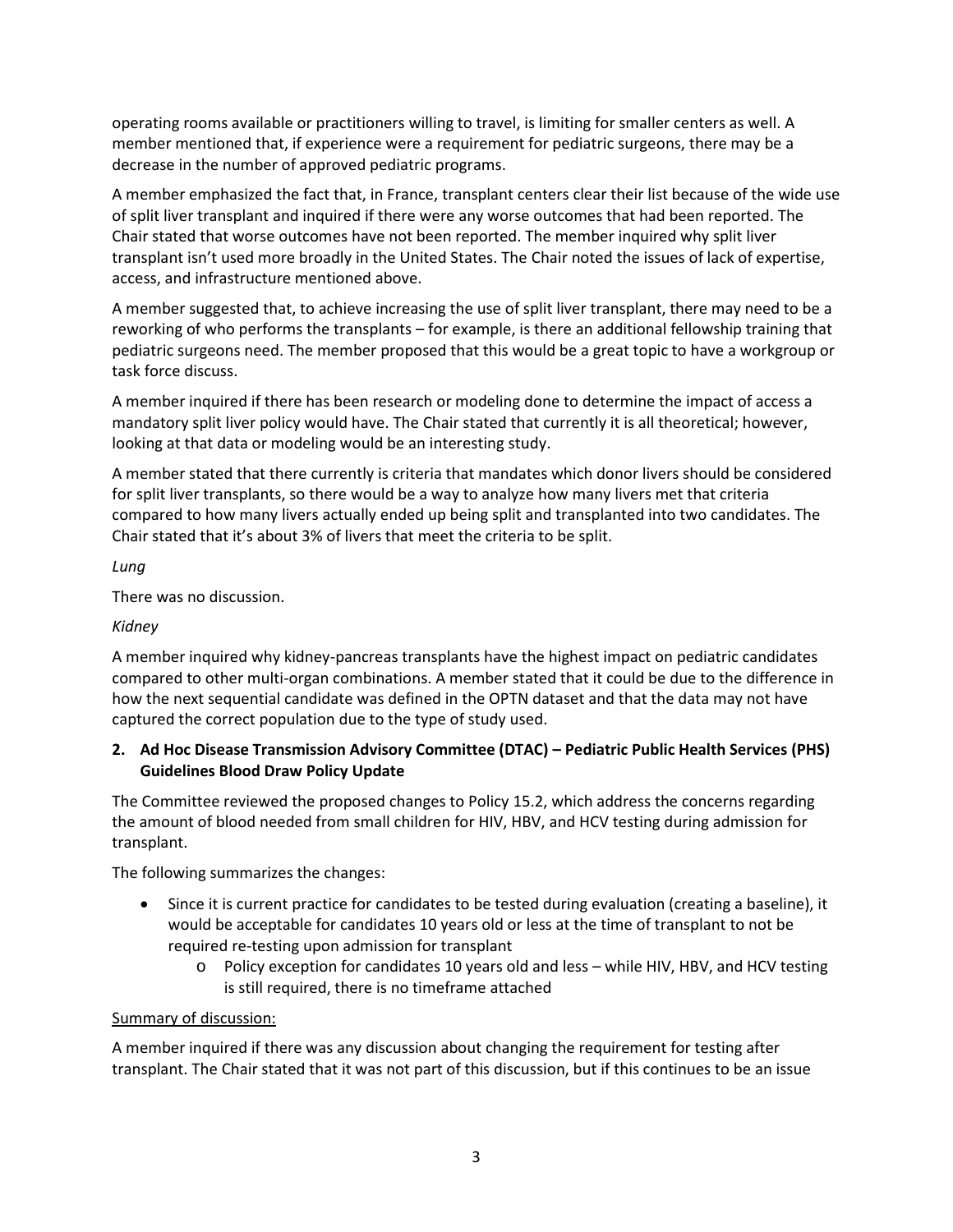then it may come up in the future. Staff stated that there is a time frame for getting the post-transplant testing done; however, there is a significantly shorter timeline for pre-transplant testing.

## **3. Public Comment Presentation: Continuous Distribution of Kidneys and Pancreata Concept Paper, Kidney and Pancreas Committees**

The Committee reviewed a presentation from the Kidney and Pancreas Committees on their Continuous Distribution concept paper, which summarized the attributes the Kidney and Pancreas Committees are considering in their continuous distribution framework.

#### Summary of discussion:

The Committee expressed the importance of engaging the community in a community-wide exercise, like the Lung Committee did, to help prioritize attributes against each other.

The Committee expressed concern about the use of kidney donor profile index (KDPI) as a predictor for outcomes in pediatric patients. There's evidence that KDPI has an age related inflection point among late teenage donors, which means that pediatric candidates aren't getting access to kidneys from high quality pediatric donors. A member posed the question whether KDPI should be used for pediatric candidates and whether the cut off at 35% should be the same for pediatric recipients.

The Committee suggested considering alternatives to KDPI or analyze whether an alternative may be achievable based on existing data. A member noted an equation had been developed for pediatric donor kidneys, which included weight percentiles, height percentiles, and whether the kidneys were being used as en bloc. Data showed that this equation out predicted KDPI in terms of outcomes.

The Committee also suggested focusing on en bloc kidneys as an area to improve access for pediatric candidates.

## **4. Public Comment Presentation: Ethical Considerations of Continuous Distribution in Organ Allocation, Ethics Committee**

The Committee reviewed Ethical Considerations of Continuous Distribution in Organ Allocation white paper from the OPTN Ethics Committee.

The following is the rationale for the white paper:

- Current allocation system creates edge cases, whereby some candidate may not be treated similarly because they fall into different classifications
	- o Examples of classification criteria include: compatible vs. identical blood type

## Summary of discussion:

The Committee emphasized the importance of calling out the pediatric population in Ethics Committee white papers as a vulnerable population, especially since there continues to be discussion regarding the cut off age for the pediatric definition. In this country, there is an obligation to protect minors and these discussions erode this protection.

A member noted that an ethical consideration for the pediatric definition in continuous distribution should be age at disease onset instead of the age at listing for transplant, which would eliminate some of these hard boundaries.

A member suggested that age could be assigned value in a continuous, but declining fashion, based on the potential benefit from an organ transplant. A member noted that, in order to do this, it would need to be discussed whether the one-year, limited, post-transplant survival outcomes are appropriate to determine utility.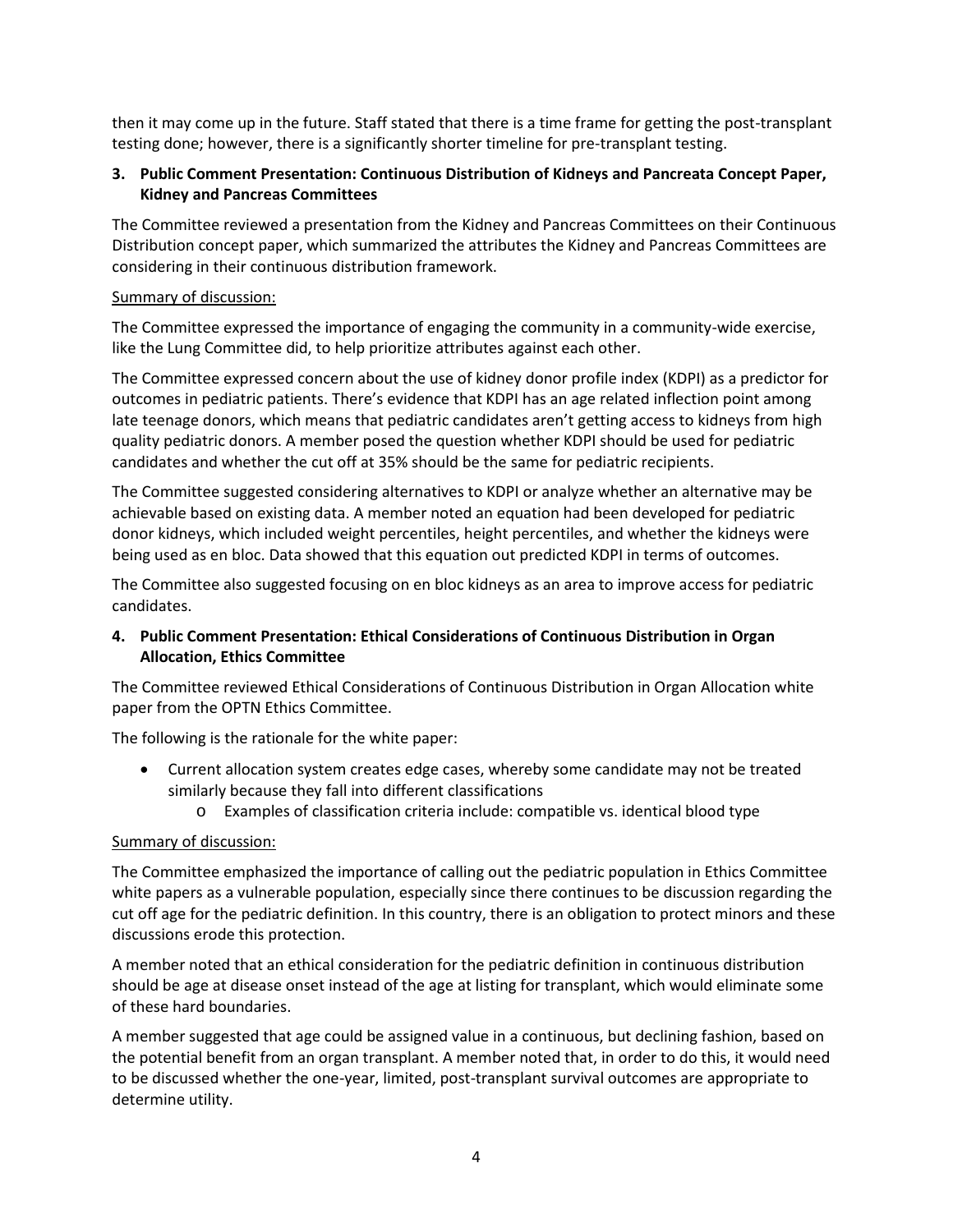The Committee suggested citing the Ethics Committee's previous white paper on the Ethical Principles of Pediatric Prioritization to show that both of these white papers are related.

# **Upcoming Meetings**

October 20, 2021 (Virtual)